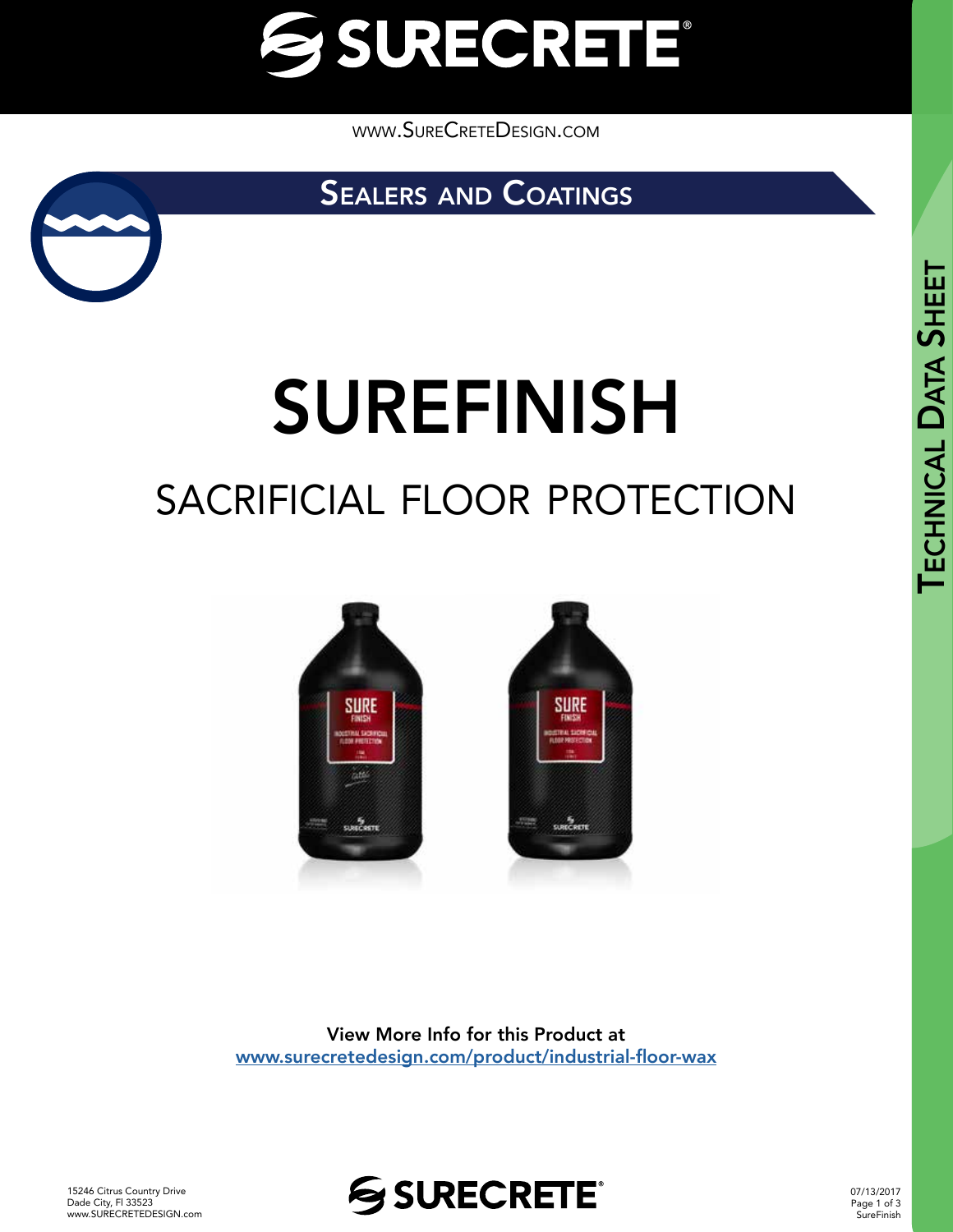## **SUREFINISH**

### **SACRIFICIAL FLOOR PROTECTION**

#### **DESCRIPTION**

*SureFinish™* is an industrial floor finish providing exceptional performance and adherence to both resilient and non-resilient hard surface interior flooring. It may be applied like a conventional floor finish to terrazzo, quarry tile, brick, slate, unglazed ceramic tile, Mexican tile, and stone surfaces. Additionally, *SureFinish* is recommended for use on vinyl asbestos, vinyl, reinforced vinyl, asphalt, and other types of resilient floors. It's superior scuff, scratch, and detergent resistance insures maximum wear with a minimum of maintenance. It is available in both a gloss and matte finish.

*SureFinish* is specifically designed to provide superior protection for interior SureCrete overlays and *Eco-Stains* that have been sealed with any of SureCrete's sealers. It acts as a sacrificial wear coat that will indefinitely protect the sealer beneath it. *SureFinish* will enhance the luster without obscuring the beauty of the surface.

#### APPLICATION

#### *SureCrete Surfaces*

After sealer has cured, *SureFinish* may be applied by mop. Protect the mop bucket with a trashcan liner to prevent contamination of *SureFinish*. The mop should be a closed loop finish mop head to prevent leaving "strings" in the finish product. Fully saturate the mop head and wring out so that mop is damp, but not dripping. Apply thin - medium coats until desired initial gloss is achieved (usually 2-3 coats minimum). For optimum results burnish between coats using a white or non-aggressive floor pad. Between coats allow the floor to dry to the touch and wait 15 additional minutes.

#### *General Surfaces*

Completely strip off old floor finish with heavy duty floor stripper. Remove all traces of stripper and old floor finish residue. Rinse with cool clean water until clear (min. 2 - 3 times). Allow floor to dry completely. Proceed as previous described with mop, etc.

#### *Stone*

Test a small area for adhesion, prior to full application, as stone surfaces are extremely variable in nature.

#### *Marble*

Remove any polished surface with sand screen prior to application.

#### *Maintenance*

Dust mop daily using an untreated mop head to remove loose dirt, dust , and soil. Wet mop to clean ground in soil as needed. Machine scrub heavily soiled areas and reapply thin coats of *SureFinish* as needed. Heavily trafficked areas may require monthly reapplication.

## **SSURECRETE®**

#### PACKAGING

1 gal (3.8 L) pail 5 gal (18.9 L) pails

#### AVAILABLE OPTIONS

Available in both *Matte* and *Gloss* finishes

#### **COVERAGE**

First Coat: Approx 1,500 ft<sup>2</sup> (139 m<sup>2</sup>) per gallon (3.8 L) Subsequent Coats: Approx 2,000 - 3,000 ft² (186 - 279 m²) per gallon (3.8 L)

#### SLIP RESISTANCE

Meets ASTM 2047 standard for slip resistance in floor coatings. The addition of *SureFinish* to any surface will increase slip resistance.

#### SHELF LIFE

Under normal conditions: when kept dry and moisture free, out of direct sunlight, the shelf life of an unopened container is (12) months from the date of purchase. Storage must be under roof and off the floor. Avoid temperature extremes. Rotate inventory to maintain product that is within limits.

#### SUITABILITY SAMPLE

Due to condition specific sites, always prepare an adequate number of test areas. Wear protection system and aesthetic suitability for products' intended use should be included. On site sample approval is especially critical on substantial, heavy traffic situation.

#### CLEAN-UP

Once SureGrip is mixed into sealer or broadcast onto selected surface, it is nearly impossible to remove while still keeping the sealer viable. If spilled onto dry surfaces, SureGrip can be easily swept up and re-used.

#### DISPOSAL

Contact your local government household hazardous waste coordinator for information on disposal of unused product.

#### LIMITATIONS

- For use by trained professionals that have read the complete SDS.
- Product performs best upon a concrete slab that has no ponding of standing water.
- When masking use caution while taping to a floor that is not completely cured, especially at edges, as delamination may occur.
- Protect from metal wheel traffic and some furniture where point of contact may be damaging.
- Chemicals used in tire manufacturing may be detrimental to all sealers from vehicular parking.